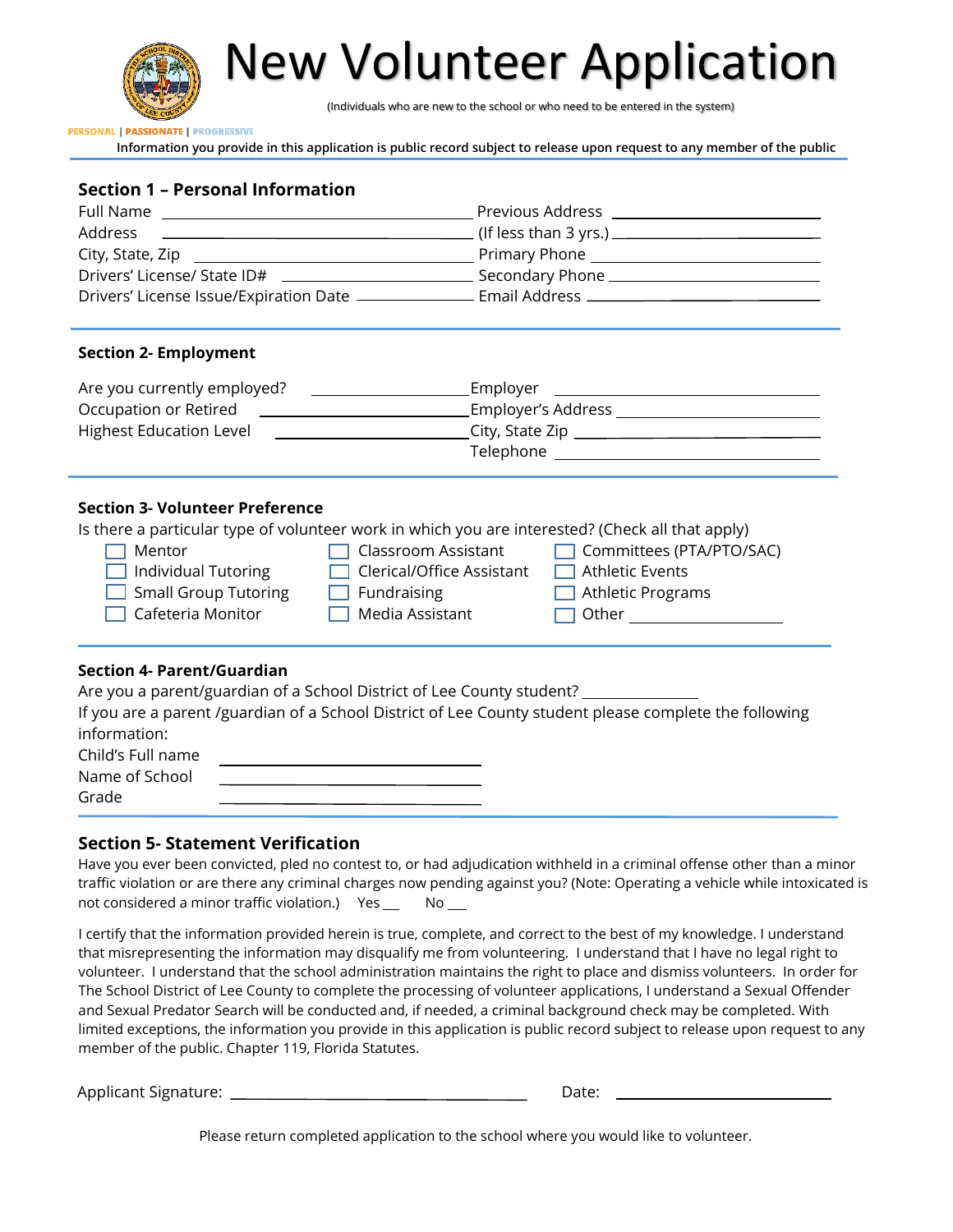

New Volunteer Application

(Individuals who are new to the school or who need to be entered in the system)

**PERSONAL | PASSIONATE | PROGRESSIVE** 

**Information you provide in this application is public record subject to release upon request to any member of the public**

| <b>Applicant Approved</b>          |      |
|------------------------------------|------|
| <b>Principal Signature</b>         | Date |
| School Volunteer Contact Signature | Date |

For assistance, please contact the SDLC Volunteer Coordinator **Revised 07/19** 

| <b>Sexual Offender and Predator Check</b> | <u>Date</u> | Checked By (attach print out of<br>check completed) |
|-------------------------------------------|-------------|-----------------------------------------------------|
| <b>Additional Screening Needed</b>        | Date        | Result of Screening                                 |

# **Additional Notes**